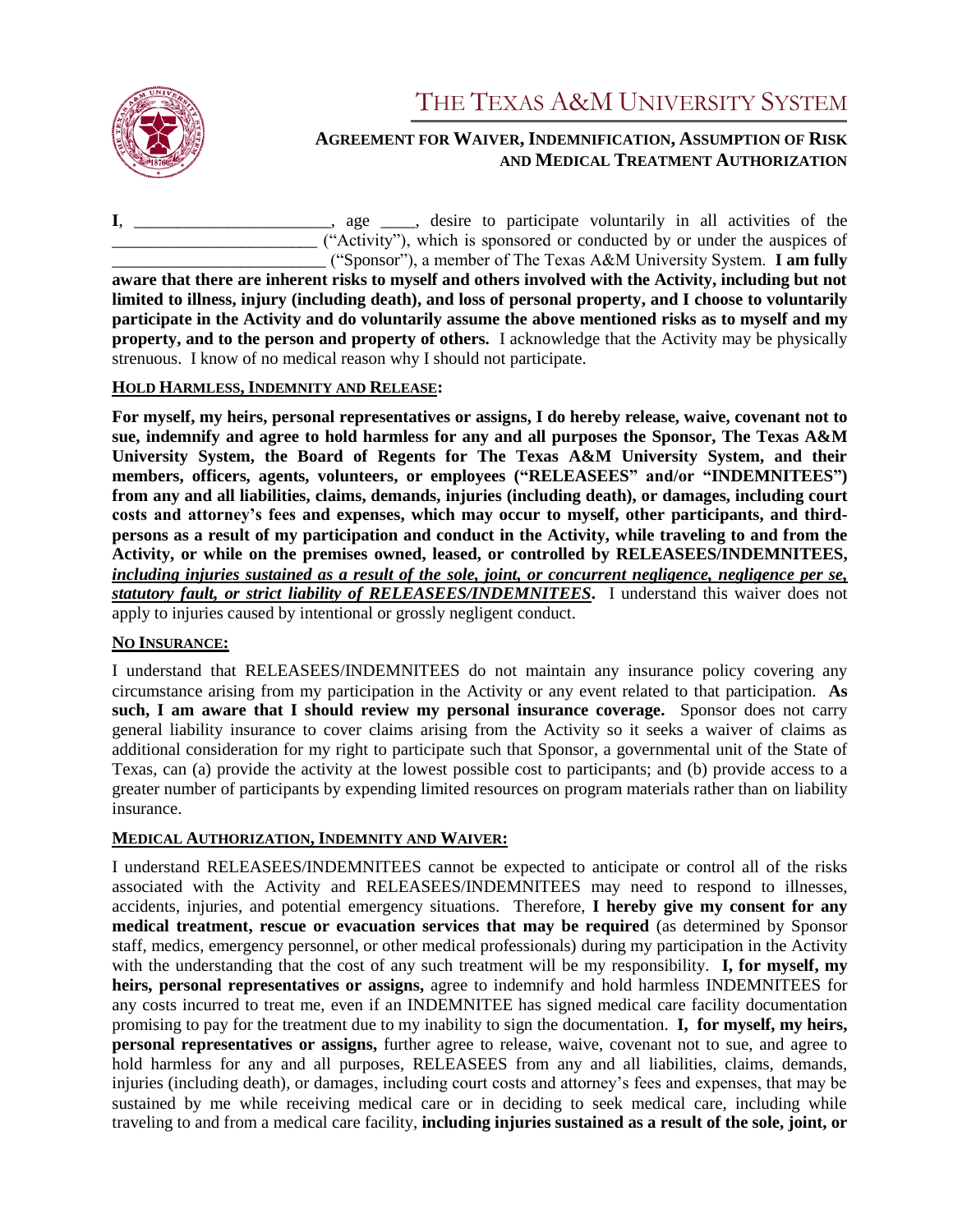

**concurrent negligence, negligence per se, statutory fault, or strict liability of RELEASEES.** I understand this waiver does not apply to injuries caused by intentional or grossly negligent conduct.

#### **VOLUNTARY SIGNATURE AND BINDING OF HEIRS AND ASSIGNS:**

In signing this Agreement, I acknowledge and represent that I have read it, understand it, and sign it voluntarily as my own free act and deed. Sponsor has not made and I have not relied on any oral representations, statements, or inducements apart from the terms contained in this Agreement. I execute this document for full, adequate and complete consideration fully intending to be bound by the same, now and in the future. **For students engaging in extracurricular activities:** I understand I can choose not to sign this document and free myself from its terms and the associated risks of the activity by simply not participating in the activity and choosing some other activity available to me that has a lower level of risk to me. I further understand this is a voluntary activity and that not participating in this activity will in no way hinder my ability to obtain a degree from member institutions of The Texas A&M System. **For students going on field trips, foreign travel or other class-related activities:** I understand participation in this class/fieldtrip/activity is not mandatory and I will not be penalized for failing to participate in this activity because an alternative activity exists for which I can receive like credit. While I understand alternative activities are available to me that do not have the risks associated with the Activity I still desire to voluntarily engage in the Activity.

It is my express intent that this Agreement shall bind the members of my family and spouse, if I am alive, and my heirs, assigns and personal representatives, if I am deceased, and shall be governed by the laws of the State of Texas.

#### **SIGNING THIS DOCUMENT INVOLVES THE WAIVER OF VALUABLE LEGAL RIGHTS.**

#### **Should you have any questions about these rights and the ramifications of signing this document you should consult an attorney.**

| <b>SIGNED</b> this $\_\_\_\_\_$ day of $\_\_\_\_\_\_$ , 20 $\_\_\_\_\$ .           |
|------------------------------------------------------------------------------------|
|                                                                                    |
|                                                                                    |
|                                                                                    |
| (If Participant is under $18$ years old)                                           |
| Parent or Legal Guardian Printed Name:<br>(If Participant is under $18$ years old) |

*TAMUS-OGC-Template 7/17/18*